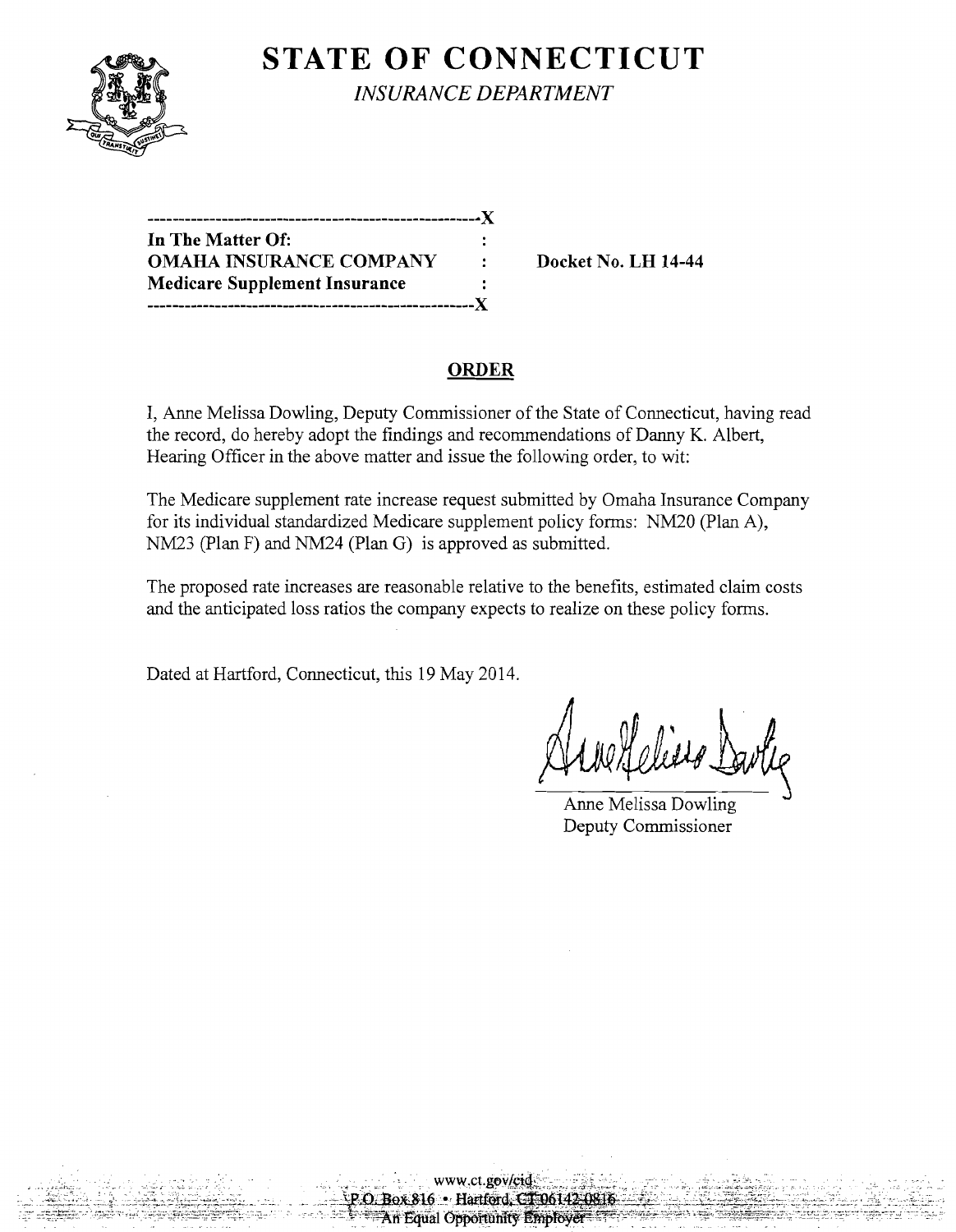

# **STATE OF CONNECTICUT** *INSURANCE DEPARTMENT*

| $\ddot{\cdot}$ |
|----------------|
|                |
|                |
|                |

 $\blacksquare$  Docket No. LH 14-44

# PROPOSED FINAL DECISION

# 1. INTRODUCTION

The Insurance Commissioner of the State of Connecticut is empowered to review rates charged for individual and group Medicare supplement policies sold to any resident of this State who is eligible for Medicare. The source for this regulatory authority is contained in Chapter 700c and Section 38a-495a of the Connecticut General Statutes.

After due notice a hearing was held at the Insurance Department in Hartford on May 7, 2014 to consider whether or not the rate increase requested by Omaha Insurance Company on its individual standardized Medicare supplement business should be approved.

No one from the general public attended the hearing.

No Company representatives from Omaha Insurance Company attended the hearing.

The hearing was conducted in accordance with the requirements of Section 38a-474, Connecticut General Statutes, the Uniform Administrative Procedures Act, Chapter 54 of the Connecticut General Statutes, and the Insurance Department Rules of Practice, Section 38a-8-1 et seq. of the Regulations of Connecticut State Agencies.

A Medicare supplement (or Medigap) policy is a private health insurance policy sold on an individual or group basis which provides benefits that are additional to the benefits provided by Medicare. For many years Medicare supplement policies have been highly regulated under both state and federal law to protect the interests of persons eligible for Medicare who depend on these policies to provide additional coverage for the costs of health care.

Effective December 1,2005, Connecticut amended its program of standardized Medicare supplement policies in accordance with Section 38a-495a of the Connecticut General Statutes, and Sections 38a-495a-1 through 38a-495a-21 of the Regulations of Connecticut Agencies. This program, which conforms to federal requirements, provides that all insurers offering Medicare supplement policies for sale in the state must offer the basic "core" package of benefits known as Plan A. Insurers may also offer anyone or more of eleven other plans (plans B through N).

> www.ct.gov/cid P.O. Box 816 • Hartford, CT 06142-0816 An Equal Opportunity Employer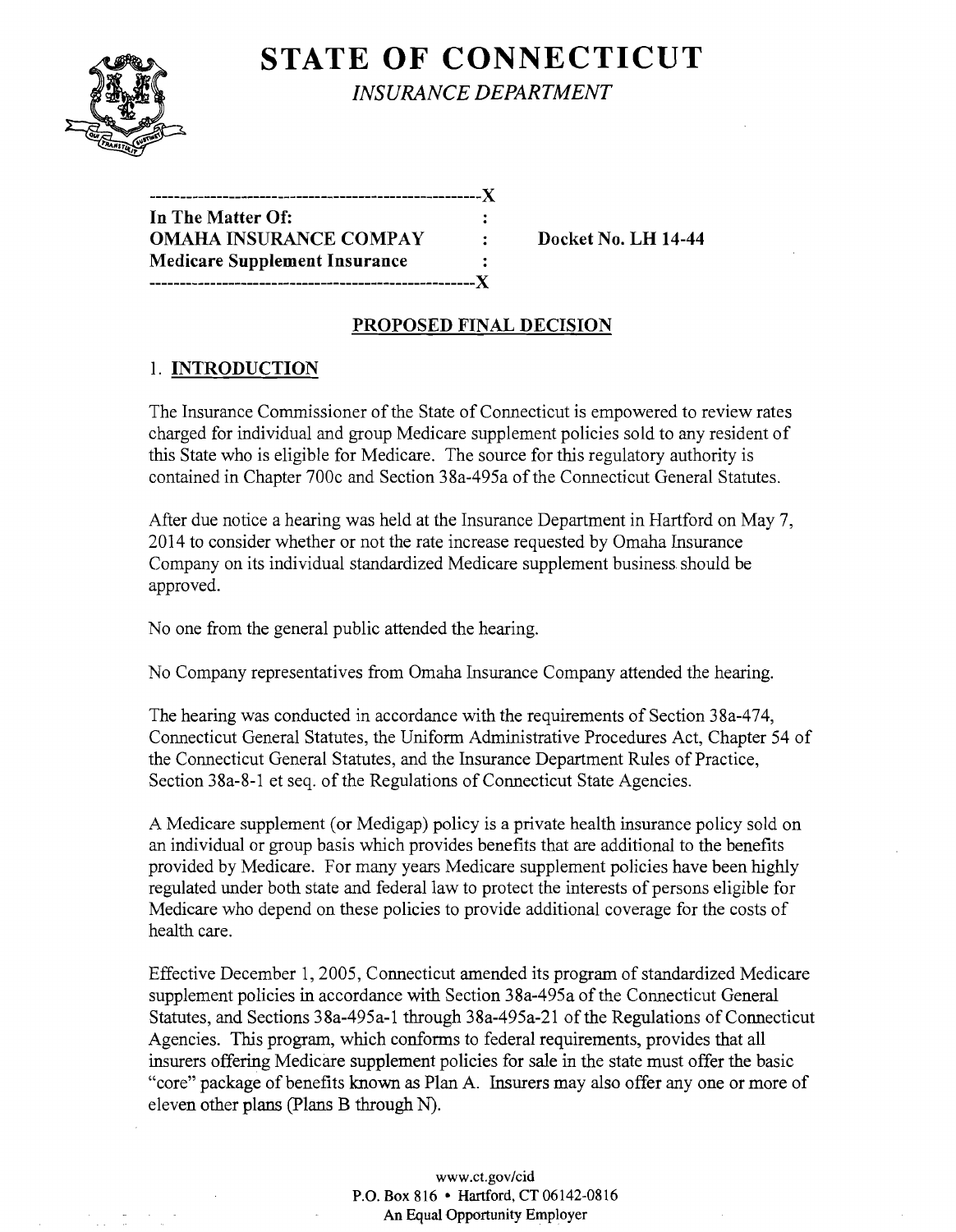Effective January 1,2006, in accordance with Section 38a-495c of the Connecticut General Statutes (as amended by Public Act 05-20) premiums for all Medicare supplement policies in the state must use community rating. Rates for Plans A through N must be computed without regard to age, gender, previous claims history or the medical condition of any person covered by a Medicare supplement policy or certificate.

The statute provides that coverage under Plan A through N may not be denied on the basis of age, gender, previous claims history or the medical condition of any covered person. Insurers may exclude benefits for losses incurred within six months from the effective date of coverage based on a pre-existing condition.

Effective October 1, 1998, carriers that offer Plan B or Plan C must make these plans as well as Plan A, available to all persons eligible for Medicare by reason of disability.

Insurers must also make the necessary arrangements to receive notice of all claims paid by Medicare for their insureds so that supplemental benefits can be computed and paid without requiring insureds to file claim forms for such benefits. This process of direct notice and automatic claims payment is commonly referred to as "piggybacking" or "crossover".

Sections 38a-495 and 38a-522 of the Connecticut General Statutes, and Section 38a-495a-10 of the Regulations of Connecticut Agencies, state that individual and group Medicare supplement policies must have anticipated loss ratios of 65% and 75%, respectively. Under Sections 38a-495-7 and 38a-495a-10 of the Regulations of Connecticut Agencies, filings for rate increases must demonstrate that actual and expected losses in relation to premiums meet these standards, and anticipated loss ratios for the entire future period for which the requested premiums are calculated to provide coverage must be expected to equal or exceed the appropriate loss ratio standard.

Section 38a-473 of the Connecticut General Statutes provides that no insurer may incorporate in its rates for Medicare supplement policies factors for expenses that exceed 150% of the average expense ratio for that insurer's entire written premium for all lines of health insurance for the previous calendar year.

## II. **FINDING OF FACT**

After reviewing the exhibits entered into the record of this proceeding, and utilizing the experience, technical competence and specialized knowledge of the Insurance Department, the undersigned makes the following findings of fact:

- 1. Omaha Insurance Company has requested the approval of a 12.8% rate increase for standardized Plans A and F, and 6% increase for Plan G.
- 2. The following are estimated 9/30/2013 in-force counts in Connecticut and on a nationwide basis:

| Plan  | Connecticut | Nationwide |
|-------|-------------|------------|
| A     |             | 195        |
| F     | 219         | 22,886     |
| G     | 223         | 22,732     |
| Total | 445         | 45,813     |